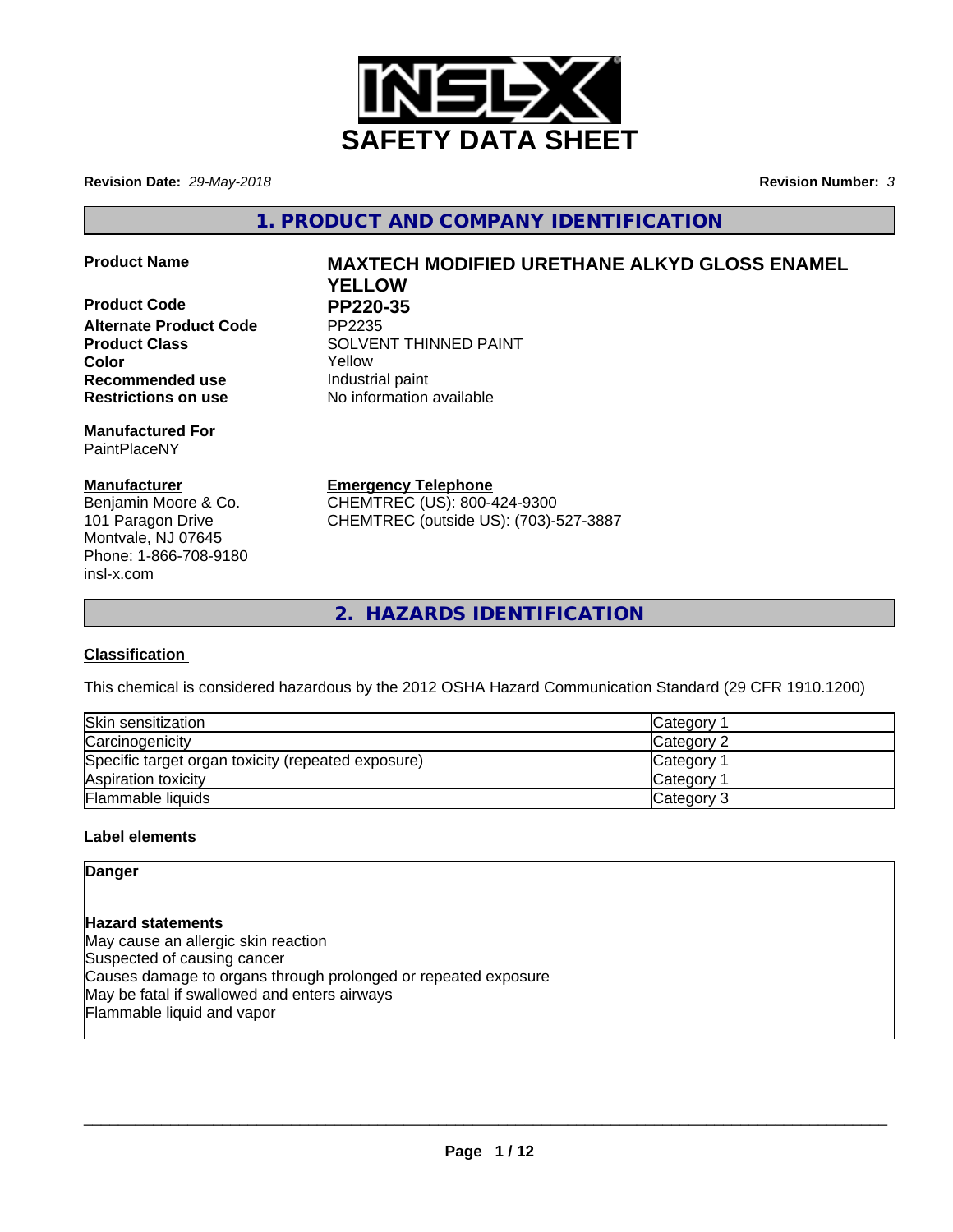# \_\_\_\_\_\_\_\_\_\_\_\_\_\_\_\_\_\_\_\_\_\_\_\_\_\_\_\_\_\_\_\_\_\_\_\_\_\_\_\_\_\_\_\_\_\_\_\_\_\_\_\_\_\_\_\_\_\_\_\_\_\_\_\_\_\_\_\_\_\_\_\_\_\_\_\_\_\_\_\_\_\_\_\_\_\_\_\_\_\_\_\_\_ PP220-35 - **MAXTECH MODIFIED URETHANE ALKYD GLOSS ENAMEL YELLOW**



**Appearance** liquid

**Odor** solvent

# **Precautionary Statements - Prevention**

Obtain special instructions before use Do not handle until all safety precautions have been read and understood Use personal protective equipment as required Contaminated work clothing should not be allowed out of the workplace Wear protective gloves Do not breathe dust/fume/gas/mist/vapors/spray Wash face, hands and any exposed skin thoroughly after handling Do not eat, drink or smoke when using this product Keep away from heat, hot surfaces, sparks, open flames and other ignition sources. No smoking Keep container tightly closed Ground/bond container and receiving equipment Use explosion-proof electrical/ventilating/lighting/equipment Use only non-sparking tools Take precautionary measures against static discharge

# **Precautionary Statements - Response**

IF exposed or concerned: Get medical advice/attention **Skin** If skin irritation or rash occurs: Get medical advice/attention Wash contaminated clothing before reuse IF ON SKIN (or hair): Remove/Take off immediately all contaminated clothing. Rinse skin with water/shower **Ingestion** IF SWALLOWED: Immediately call a POISON CENTER or doctor/physician Do NOT induce vomiting **Fire** In case of fire: Use CO2, dry chemical, or foam for extinction

## **Precautionary Statements - Storage**

Store locked up Store in a well-ventilated place. Keep cool

## **Precautionary Statements - Disposal**

Dispose of contents/container to an approved waste disposal plant

## **Hazards not otherwise classified (HNOC)**

Rags, steel wool or waste soaked with this product may spontaneously catch fire if improperly discarded

## **Other information**

No information available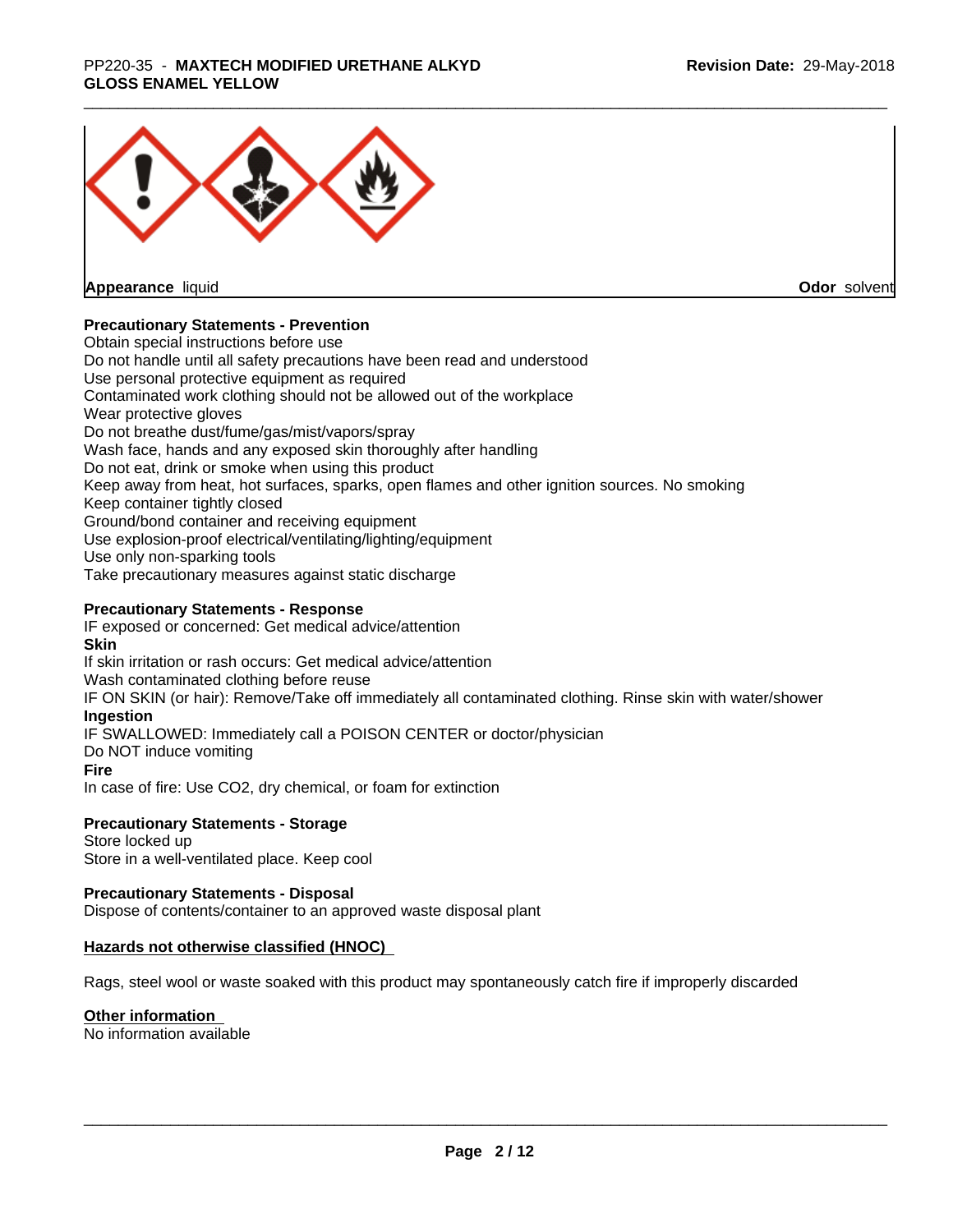# **3. COMPOSITION/INFORMATION ON INGREDIENTS**

| <b>Chemical name</b>                       | <b>CAS No.</b> | Weight-% |
|--------------------------------------------|----------------|----------|
| Stoddard solvent                           | 8052-41-3      | 25       |
| Limestone                                  | 1317-65-3      | 10       |
| Titanium dioxide                           | 13463-67-7     | 10       |
| Kaolin                                     | 1332-58-7      | 10       |
| Hydrotreated heavy naphtha, petroleum      | 64742-48-9     |          |
| Solvent naphtha, petroleum, light aromatic | 64742-95-6     |          |
| 1,2,4-Trimethylbenzene                     | 95-63-6        |          |
| Methyl ethyl ketoxime                      | 96-29-7        | 0.5      |
| Cobalt bis(2-ethylhexanoate)               | 136-52-7       | 0.5      |
| Ethyl benzene                              | $100 - 41 - 4$ | 0.5      |

|                                                  | 4. FIRST AID MEASURES                                                                                                                                                                                                               |
|--------------------------------------------------|-------------------------------------------------------------------------------------------------------------------------------------------------------------------------------------------------------------------------------------|
| <b>General Advice</b>                            | If symptoms persist, call a physician. Show this safety data sheet to the doctor in<br>attendance.                                                                                                                                  |
| <b>Eye Contact</b>                               | Immediately flush with plenty of water. After initial flushing, remove any contact<br>lenses and continue flushing for at least 15 minutes. Keep eye wide open while<br>rinsing. If symptoms persist, call a physician.             |
| <b>Skin Contact</b>                              | Wash off immediately with soap and plenty of water while removing all<br>contaminated clothes and shoes. If skin irritation persists, call a physician. Wash<br>clothing before reuse. Destroy contaminated articles such as shoes. |
| <b>Inhalation</b>                                | Move to fresh air. If symptoms persist, call a physician.<br>If not breathing, give artificial respiration. Call a physician immediately.                                                                                           |
| Ingestion                                        | Clean mouth with water and afterwards drink plenty of water. Do not induce<br>vomiting without medical advice. Never give anything by mouth to an unconscious<br>person. Consult a physician.                                       |
| <b>Protection Of First-Aiders</b>                | Use personal protective equipment.                                                                                                                                                                                                  |
| <b>Most Important</b><br><b>Symptoms/Effects</b> | May cause allergic skin reaction.                                                                                                                                                                                                   |
| <b>Notes To Physician</b>                        | Treat symptomatically.                                                                                                                                                                                                              |
|                                                  |                                                                                                                                                                                                                                     |

**5. FIRE-FIGHTING MEASURES**

| <b>Suitable Extinguishing Media</b>                                    | Foam, dry powder or water. Use extinguishing measures<br>that are appropriate to local circumstances and the<br>surrounding environment.     |
|------------------------------------------------------------------------|----------------------------------------------------------------------------------------------------------------------------------------------|
| <b>Protective Equipment And Precautions For</b><br><b>Firefighters</b> | As in any fire, wear self-contained breathing apparatus<br>pressure-demand, MSHA/NIOSH (approved or equivalent)<br>and full protective gear. |
| <b>Specific Hazards Arising From The Chemical</b>                      | Combustible material. Closed containers may rupture if                                                                                       |
|                                                                        |                                                                                                                                              |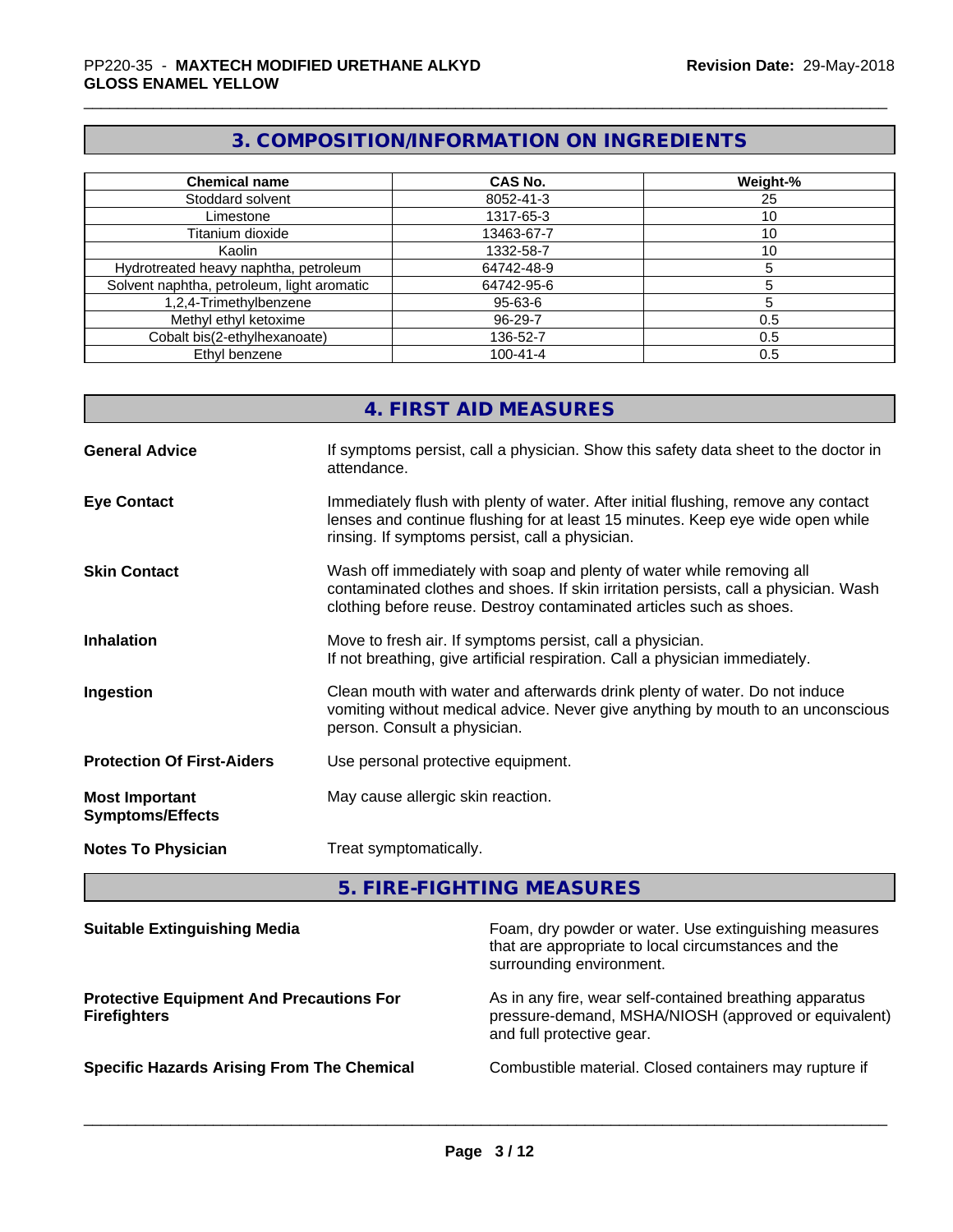|                                                                                  | exposed to fire or extreme heat. Keep product and empty<br>container away from heat and sources of ignition. Thermal<br>decomposition can lead to release of irritating gases and<br>vapors. |
|----------------------------------------------------------------------------------|----------------------------------------------------------------------------------------------------------------------------------------------------------------------------------------------|
| <b>Sensitivity To Mechanical Impact</b>                                          | No.                                                                                                                                                                                          |
| <b>Sensitivity To Static Discharge</b>                                           | Yes                                                                                                                                                                                          |
| <b>Flash Point Data</b><br>Flash Point (°F)<br>Flash Point (°C)<br><b>Method</b> | 104<br>40<br><b>PMCC</b>                                                                                                                                                                     |
| <b>Flammability Limits In Air</b>                                                |                                                                                                                                                                                              |
| Lower flammability limit:<br><b>Upper flammability limit:</b>                    | Not available<br>Not available                                                                                                                                                               |
| <b>NFPA</b><br>Health: 1<br><b>Flammability: 2</b>                               | <b>Instability: 0</b><br><b>Special: Not Applicable</b>                                                                                                                                      |
| <b>NFPA Legend</b>                                                               |                                                                                                                                                                                              |

- 0 Not Hazardous
- 1 Slightly
- 2 Moderate
- 3 High
- 4 Severe

*The ratings assigned are only suggested ratings, the contractor/employer has ultimate responsibilities for NFPA ratings where this system is used.*

*Additional information regarding the NFPA rating system is available from the National Fire Protection Agency (NFPA) at www.nfpa.org.*

# **6. ACCIDENTAL RELEASE MEASURES**

| <b>Personal Precautions</b>      | Use personal protective equipment. Remove all sources of ignition.                                                                                                                                                                                                                                         |
|----------------------------------|------------------------------------------------------------------------------------------------------------------------------------------------------------------------------------------------------------------------------------------------------------------------------------------------------------|
| <b>Other Information</b>         | Prevent further leakage or spillage if safe to do so. Do not allow material to<br>contaminate ground water system. Prevent product from entering drains. Do not<br>flush into surface water or sanitary sewer system. Local authorities should be<br>advised if significant spillages cannot be contained. |
| <b>Environmental precautions</b> | See Section 12 for additional Ecological Information.                                                                                                                                                                                                                                                      |
| <b>Methods for Cleaning Up</b>   | Dam up. Soak up with inert absorbent material. Pick up and transfer to properly<br>labeled containers. Clean contaminated surface thoroughly.                                                                                                                                                              |

# **7. HANDLING AND STORAGE**

**Handling** Use only in area provided with appropriate exhaust ventilation. Do not breathe vapors or spray mist. Wear personal protective equipment. Take precautionary measures against static discharges. To avoid ignition of vapors by static electricity discharge, all metal parts of the equipment must be grounded. Keep away from open flames, hot surfaces and sources of ignition.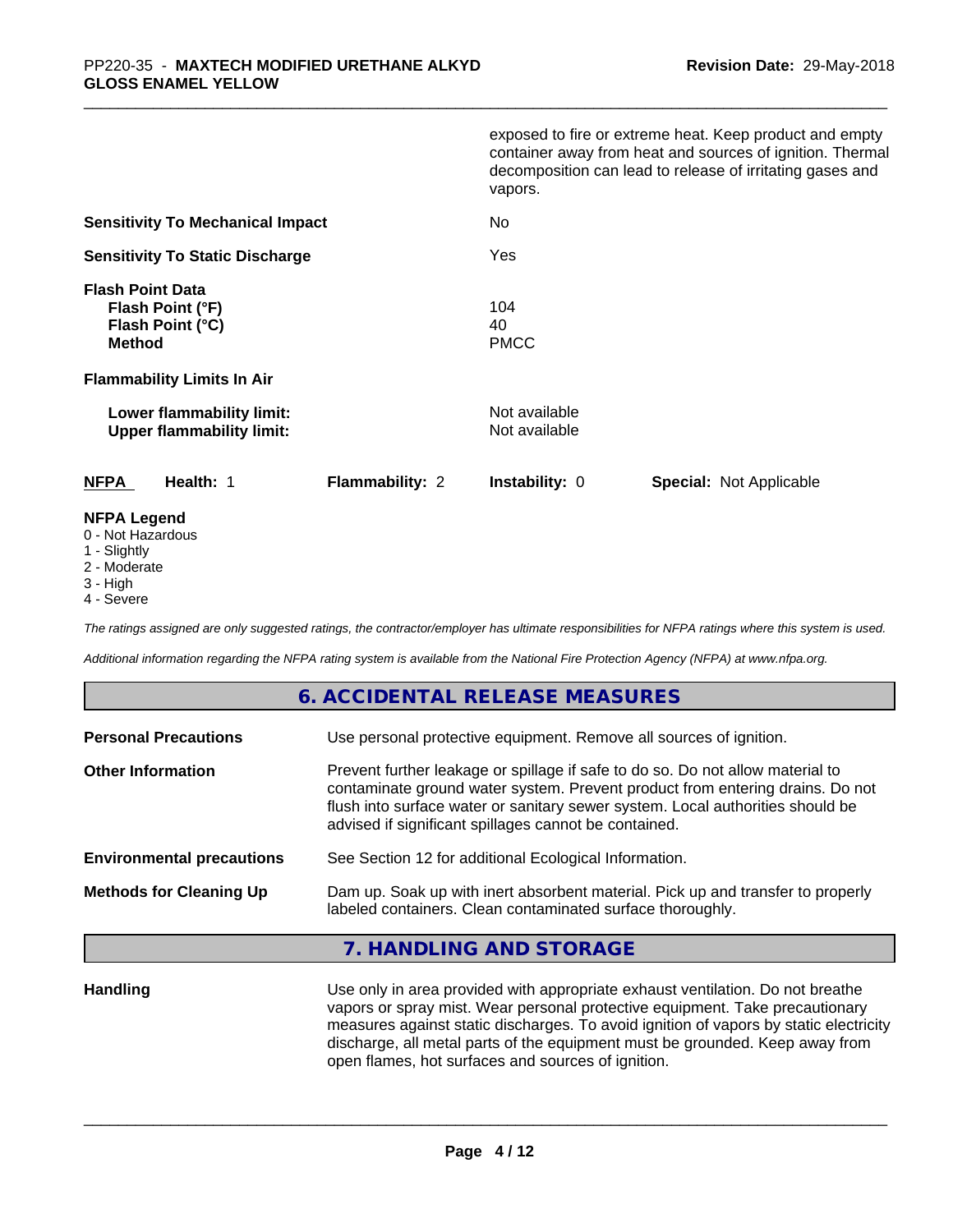| <b>Storage</b>                | Keep containers tightly closed in a dry, cool and well-ventilated place. Keep away<br>from heat. Keep away from open flames, hot surfaces and sources of ignition.<br>Keep in properly labeled containers. Keep out of the reach of children. |  |
|-------------------------------|-----------------------------------------------------------------------------------------------------------------------------------------------------------------------------------------------------------------------------------------------|--|
|                               | <b>DANGER</b> - Rags, steel wool or waste soaked with this product may<br>spontaneously catch fire if improperly discarded. Immediately after use, place<br>rags, steel wool or waste in a sealed water-filled metal container.               |  |
| <b>Incompatible Materials</b> | Incompatible with strong acids and bases and strong oxidizing agents.                                                                                                                                                                         |  |

# **8. EXPOSURE CONTROLS / PERSONAL PROTECTION**

#### **Exposure Limits**

| <b>Chemical name</b> | <b>ACGIH TLV</b>          | <b>OSHA PEL</b>                                        |
|----------------------|---------------------------|--------------------------------------------------------|
| Stoddard solvent     | 100 ppm - TWA             | 500 ppm - TWA<br>2900 mg/m <sup>3</sup> - TWA          |
| Limestone            | N/E                       | 15 mg/m <sup>3</sup> - TWA<br>$5 \text{ mg/m}^3$ - TWA |
| Titanium dioxide     | 10 mg/m $3$ - TWA         | 15 mg/m $3$ - TWA                                      |
| Kaolin               | 2 mg/m <sup>3</sup> - TWA | 15 mg/m $3$ - TWA<br>$5 \text{ mg/m}^3$ - TWA          |
| Ethyl benzene        | 20 ppm - TWA              | 100 ppm - TWA<br>435 mg/m <sup>3</sup> - TWA           |

#### **Legend**

ACGIH - American Conference of Governmental Industrial Hygienists Exposure Limits OSHA - Occupational Safety & Health Administration Exposure Limits N/E - Not Established

**Engineering Measures** Ensure adequate ventilation, especially in confined areas.

## **Personal Protective Equipment**

| <b>Eye/Face Protection</b><br><b>Skin Protection</b> | Safety glasses with side-shields.<br>Long sleeved clothing. Protective gloves.<br>In operations where exposure limits are exceeded, use a NIOSH approved                                                                                           |
|------------------------------------------------------|----------------------------------------------------------------------------------------------------------------------------------------------------------------------------------------------------------------------------------------------------|
| <b>Respiratory Protection</b>                        | respirator that has been selected by a technically qualified person for the specific<br>work conditions. When spraying the product or applying in confined areas, wear a<br>NIOSH approved respirator specified for paint spray or organic vapors. |
| <b>Hygiene Measures</b>                              | Avoid contact with skin, eyes and clothing. Remove and wash contaminated<br>clothing before re-use. Wash thoroughly after handling. When using do not eat,<br>drink or smoke.                                                                      |

# **9. PHYSICAL AND CHEMICAL PROPERTIES**

**Appearance** liquid **Density (lbs/gal) Specific Gravity** 1.07 - 1.09

**Odor** solvent **Odor Threshold**<br> **Density (Ibs/aal)**<br> **Density (Ibs/aal)**<br> **Density (Ibs/aal)**<br> **Density (Ibs/aal)**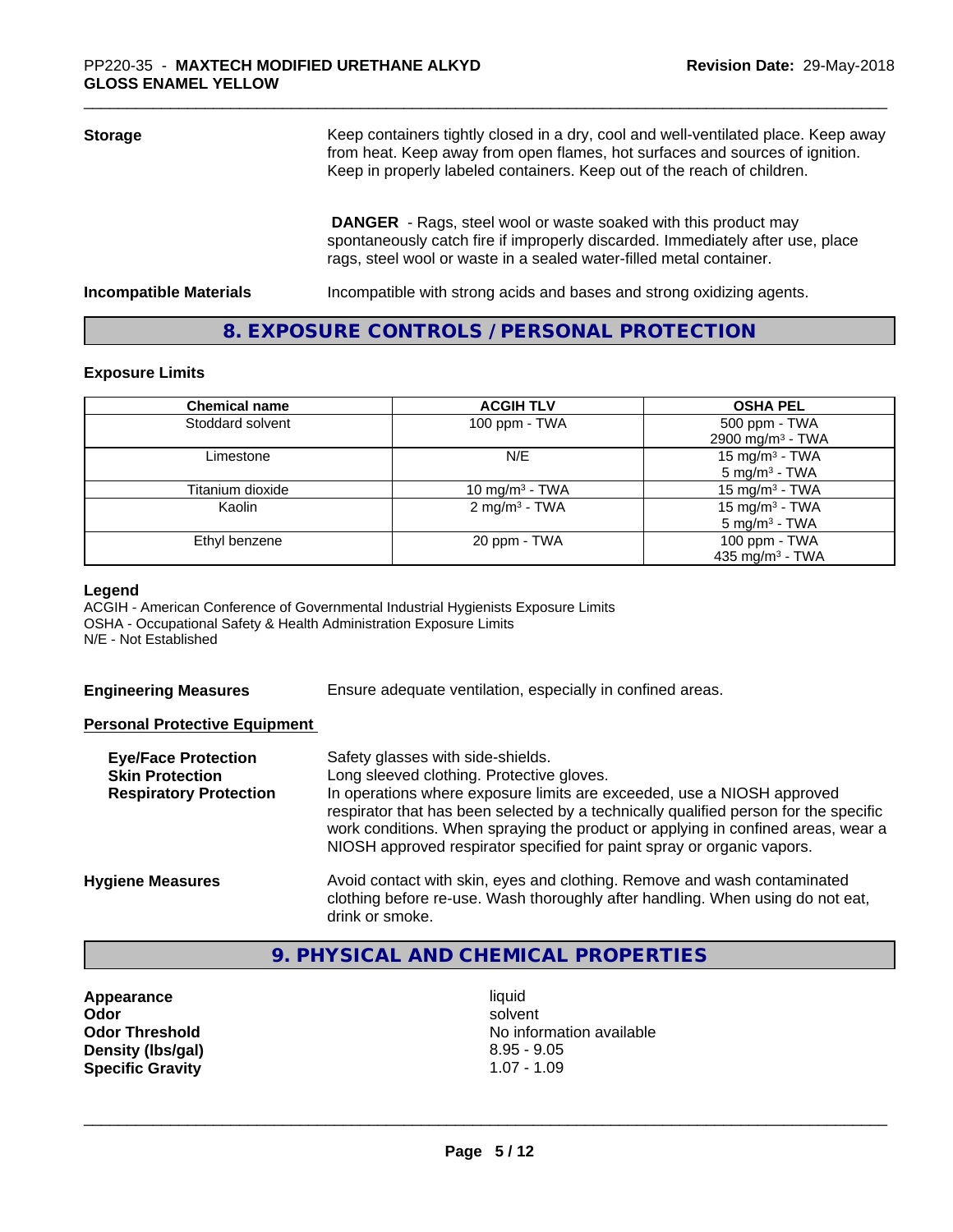**Viscosity (cps)** <br> **Viscosity (cps)** No information available<br>
No information available<br>
No information available **Water solubility**<br> **Evaporation Rate**<br> **Evaporation Rate**<br> **Evaporation Rate Vapor** pressure @20 °C (kPa) **Vapor density No information available Wt. % Solids** 65 - 75 **Vol. % Solids Wt. % Volatiles** 25 - 35 **Vol. % Volatiles** 40 - 50 **VOC Regulatory Limit (g/L)** <340 **Boiling Point (°F)** 279 **Boiling Point (°C)**<br>Freezing Point (°F) **Freezing Point (°C)**<br> **Flash Point (°F)**<br> **Flash Point (°F)**<br> **Point (°F)**<br> **Point (°F)**<br> **Point (°F)**<br> **Point (°F) Flash Point (°F) Flash Point (°C)** 40 **Method** PMCC **Flammability (solid, gas)** Not applicable **Upper flammability limit:** No information available **Lower flammability limit:** No information available **Autoignition Temperature (°F)** No information available **Autoignition Temperature (°C)** No information available **Decomposition Temperature (°F)**<br> **Decomposition Temperature (°C)** No information available<br>
No information available **Decomposition Temperature (°C)**<br>Partition coefficient

**pH**<br>
Viscosity (cps) The Contract of the Contract of No information available<br>
No information available **Solubility(ies)** No information available No information available<br>No information available **No information available No information available** 

# **10. STABILITY AND REACTIVITY**

| <b>Reactivity</b>                         | Not Applicable                                                                           |
|-------------------------------------------|------------------------------------------------------------------------------------------|
| <b>Chemical Stability</b>                 | Stable under normal conditions. Hazardous polymerisation<br>does not occur.              |
| <b>Conditions to avoid</b>                | Keep away from open flames, hot surfaces, static<br>electricity and sources of ignition. |
| <b>Incompatible Materials</b>             | Incompatible with strong acids and bases and strong<br>oxidizing agents.                 |
| <b>Hazardous Decomposition Products</b>   | Thermal decomposition can lead to release of irritating<br>gases and vapors.             |
| <b>Possibility of hazardous reactions</b> | None under normal conditions of use.                                                     |

# **11. TOXICOLOGICAL INFORMATION**

**Product Information**

**Information on likely routes of exposure**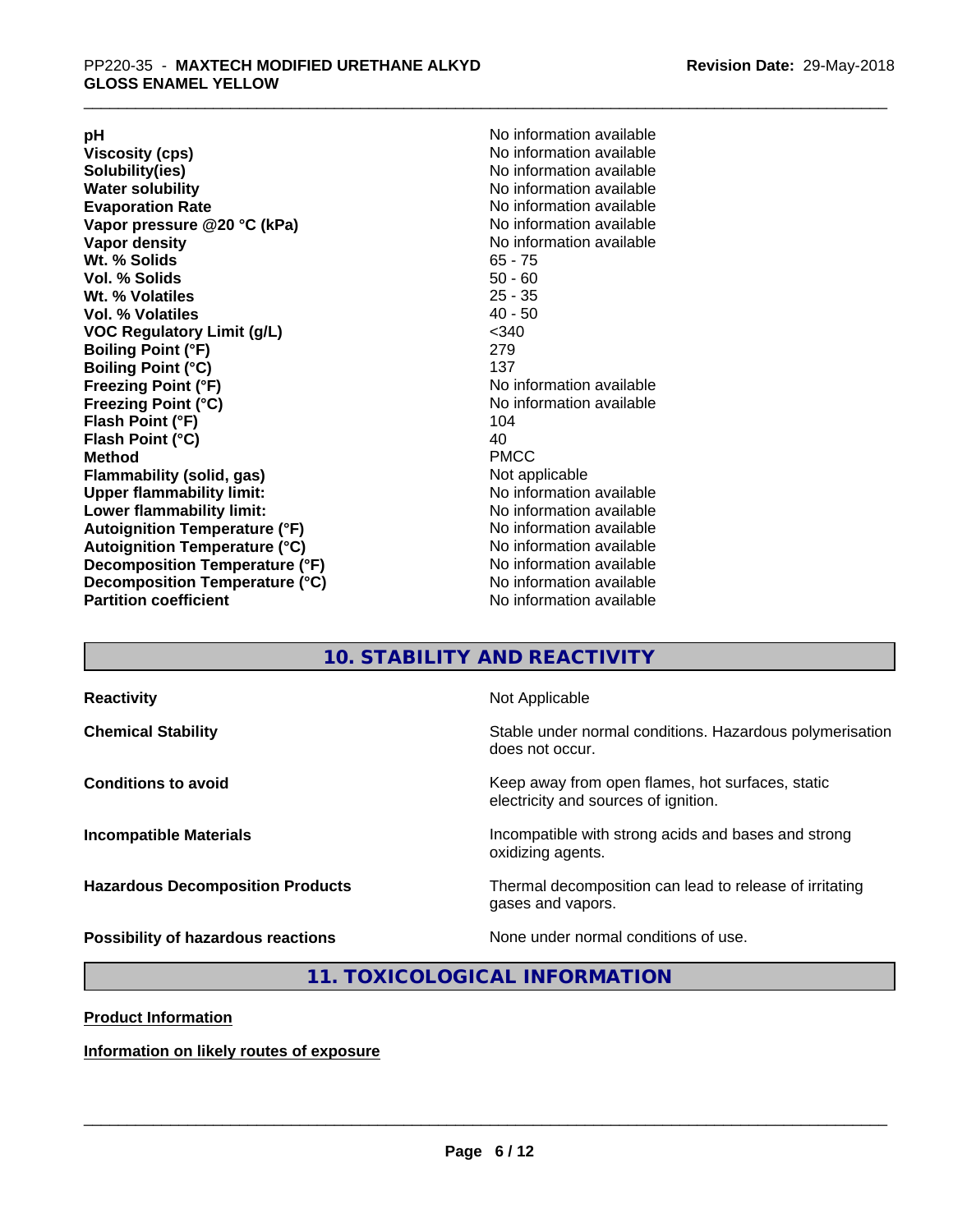| <b>Principal Routes of Exposure</b> | Eye contact, skin contact and inhalation.                                                                                                                                                                                            |
|-------------------------------------|--------------------------------------------------------------------------------------------------------------------------------------------------------------------------------------------------------------------------------------|
| <b>Acute Toxicity</b>               |                                                                                                                                                                                                                                      |
| <b>Product Information</b>          | Repeated or prolonged exposure to organic solvents may lead to permanent brain<br>and nervous system damage. Intentional misuse by deliberately concentrating and<br>inhaling vapors may be harmful or fatal.                        |
|                                     | Symptoms related to the physical, chemical and toxicological characteristics                                                                                                                                                         |
| <b>Symptoms</b>                     | No information available.                                                                                                                                                                                                            |
|                                     | Delayed and immediate effects as well as chronic effects from short and long-term exposure                                                                                                                                           |
| Eye contact                         | Contact with eyes may cause irritation.                                                                                                                                                                                              |
| <b>Skin contact</b>                 | May cause skin irritation and/or dermatitis. Prolonged skin contact may defat the<br>skin and produce dermatitis.                                                                                                                    |
| Ingestion                           | Ingestion may cause irritation to mucous membranes. Small amounts of this<br>product aspirated into the respiratory system during ingestion or vomiting may<br>cause mild to severe pulmonary injury, possibly progressing to death. |
| <b>Inhalation</b>                   | High vapor / aerosol concentrations are irritating to the eyes, nose, throat and<br>lungs and may cause headaches, dizziness, drowsiness, unconsciousness, and<br>other central nervous system effects.                              |
| <b>Sensitization</b>                | May cause an allergic skin reaction.                                                                                                                                                                                                 |
| <b>Neurological Effects</b>         | No information available.                                                                                                                                                                                                            |
| <b>Mutagenic Effects</b>            | No information available.                                                                                                                                                                                                            |
| <b>Reproductive Effects</b>         | No information available.                                                                                                                                                                                                            |
| <b>Developmental Effects</b>        | No information available.                                                                                                                                                                                                            |
| <b>Target organ effects</b>         | No information available.                                                                                                                                                                                                            |
| STOT - repeated exposure            | No information available.                                                                                                                                                                                                            |
| <b>STOT - single exposure</b>       | No information available.                                                                                                                                                                                                            |
| Other adverse effects               | No information available.                                                                                                                                                                                                            |
| <b>Aspiration Hazard</b>            | May be harmful if swallowed and enters airways. Small amounts of this product<br>aspirated into the respiratory system during ingestion or vomiting may cause mild                                                                   |
|                                     | to severe pulmonary injury, possibly progressing to death.                                                                                                                                                                           |

# **Numerical measures of toxicity**

### **The following values are calculated based on chapter 3.1 of the GHS document**

| ATEmix (oral)                 | 62312 mg/kg |
|-------------------------------|-------------|
| <b>ATEmix (dermal)</b>        | 49136 mg/kg |
| ATEmix (inhalation-dust/mist) | 129.2 ma/L  |

# **Component Information**

# **Acute Toxicity**

Stoddard solvent LD50 Oral: > 5,000 mg/kg (Rat) LD50 Dermal: > 3160 mg/kg (Rabbit) LC50 Inhalation (Vapor): > 6.1 mg/L (Rat) Titanium dioxide LD50 Oral: > 10000 mg/kg (Rat)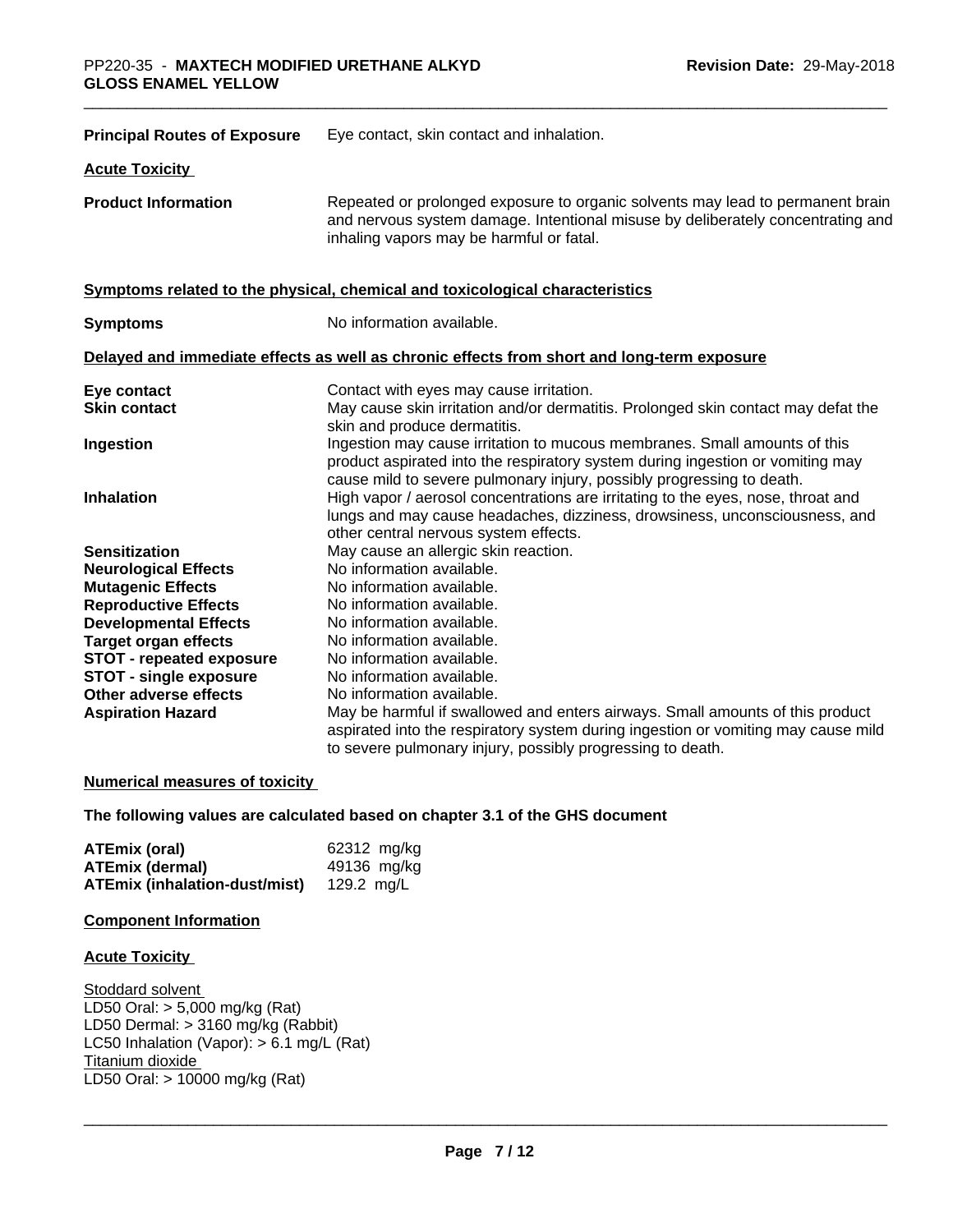Kaolin

LD50 Oral: > 5000 mg/kg (Rat) Hydrotreated heavy naphtha, petroleum LD50 Oral: > 5,000 mg/kg (Rat) vendor data LD50 Dermal: > 3,160 mg/kg (Rabbit) Solvent naphtha, petroleum, light aromatic LD50 Oral: 8400 mg/kg (Rat) 1,2,4-Trimethylbenzene LD50 Oral: 5000 mg/kg (Rat) LC50 Inhalation (Vapor): 18000 mg/m<sup>3</sup> (Rat, 4 hr.) Methyl ethyl ketoxime LD50 Oral: 930 mg/kg (Rat) LD50 Dermal: 200 µL/kg (Rabbit) LC50 Inhalation (Vapor): > 4.8 mg/L (Rat) Ethyl benzene LD50 Oral: mg/kg (Rat) LD50 Dermal: > mg/kg (Rabbit) LC50 Inhalation (Vapor): mg/m<sup>3</sup> (Rat, 2 hr.)

# **Carcinogenicity**

*The information below indicateswhether each agency has listed any ingredient as a carcinogen:.*

| <b>Chemical name</b>         | <b>IARC</b>         | <b>NTP</b> | <b>OSHA</b> |  |
|------------------------------|---------------------|------------|-------------|--|
|                              | 2B - Possible Human |            | Listed      |  |
| Titanium dioxide             | Carcinogen          |            |             |  |
|                              | 2B - Possible Human |            | Listed      |  |
| Cobalt bis(2-ethylhexanoate) | Carcinogen          |            |             |  |
|                              | 2B - Possible Human |            | Listed      |  |
| Ethyl benzene                | Carcinogen          |            |             |  |

• Although IARC has classified titanium dioxide as possibly carcinogenic to humans (2B), their summary concludes: "No significant exposure to titanium dioxide is thought to occur during the use of products in which titanium dioxide is bound to other materials, such as paint."

• Cobalt and cobalt compounds are listed as possible human carcinogens by IARC (2B). However, there is inadequate evidence of the carcinogenicity of cobalt and cobalt compounds in humans.

## **Legend**

IARC - International Agency for Research on Cancer NTP - National Toxicity Program OSHA - Occupational Safety & Health Administration

# **12. ECOLOGICAL INFORMATION**

# **Ecotoxicity Effects**

The environmental impact of this product has not been fully investigated.

# **Product Information**

## **Acute Toxicity to Fish**

No information available

# **Acute Toxicity to Aquatic Invertebrates**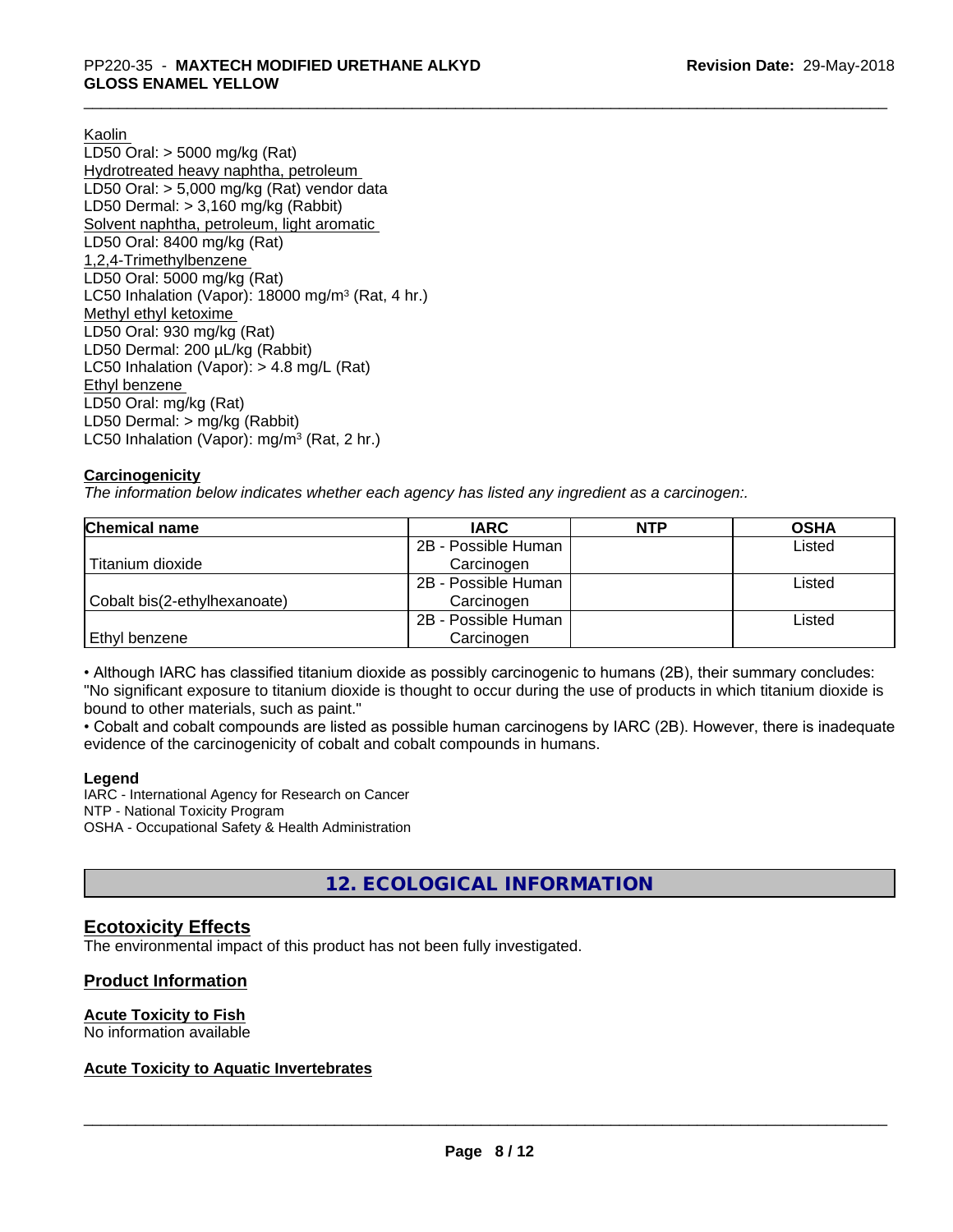No information available

# **Acute Toxicity to Aquatic Plants**

No information available

#### **Persistence / Degradability**

No information available.

#### **Bioaccumulation**

No information available.

## **Mobility in Environmental Media**

No information available.

#### **Ozone**

No information available

# **Component Information**

## **Acute Toxicity to Fish**

Titanium dioxide  $LC50:$  > 1000 mg/L (Fathead Minnow - 96 hr.) Methyl ethyl ketoxime LC50: 48 mg/L (Bluegill sunfish - 96 hr.) Ethyl benzene LC50: 12.1 mg/L (Fathead Minnow - 96 hr.)

# **Acute Toxicity to Aquatic Invertebrates**

Methyl ethyl ketoxime EC50: 750 mg/L (Daphnia magna - 48 hr.) Ethyl benzene EC50: 1.8 mg/L (Daphnia magna - 48 hr.)

# **Acute Toxicity to Aquatic Plants**

Ethyl benzene EC50: 4.6 mg/L (Green algae (Scenedesmus subspicatus), 72 hrs.)

|                                | 13. DISPOSAL CONSIDERATIONS                                                                                                                                                                                               |
|--------------------------------|---------------------------------------------------------------------------------------------------------------------------------------------------------------------------------------------------------------------------|
| <b>Waste Disposal Method</b>   | Dispose of in accordance with federal, state, and local regulations. Local<br>requirements may vary, consult your sanitation department or state-designated<br>environmental protection agency for more disposal options. |
| <b>Empty Container Warning</b> | Emptied containers may retain product residue. Follow label warnings even after<br>container is emptied. Residual vapors may explode on ignition.                                                                         |
|                                | 14. TRANSPORT INFORMATION                                                                                                                                                                                                 |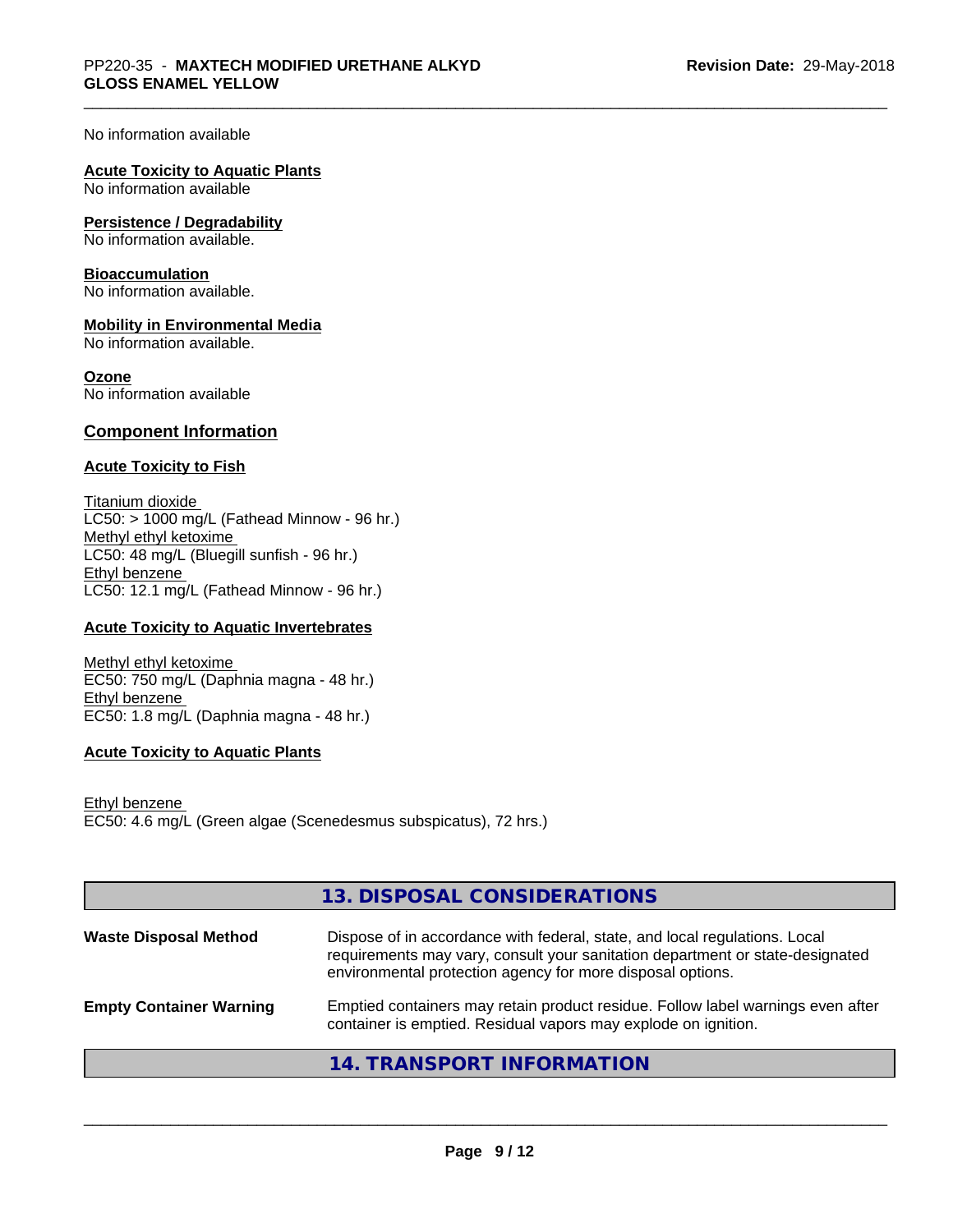| <b>DOT</b>                  |                                                                                                      |
|-----------------------------|------------------------------------------------------------------------------------------------------|
| <b>Proper Shipping Name</b> | <b>PAINT</b>                                                                                         |
| <b>Hazard class</b>         |                                                                                                      |
| UN-No.                      | UN1263                                                                                               |
| <b>Packing Group</b>        | Ш                                                                                                    |
| <b>Description</b>          | UN1263, PAINT, 3, III, Marine Pollutant (Stoddard solvent, Hydrotreated heavy<br>naphtha, petroleum) |
|                             |                                                                                                      |

In the US this material may be reclassified as a Combustible Liquid and is not regulated in containers of less than 119 gallons (450 liters) via surface transportation (refer to 49CFR173.120(b)(2) for further information).

| <b>ICAO/IATA</b>                                            | Contact the preparer for further information. |  |
|-------------------------------------------------------------|-----------------------------------------------|--|
| Contact the preparer for further information.<br>IMDG / IMO |                                               |  |
|                                                             | 15. REGULATORY INFORMATION                    |  |

# **International Inventories**

| <b>TSCA: United States</b> | Yes - All components are listed or exempt. |
|----------------------------|--------------------------------------------|
| <b>DSL: Canada</b>         | Yes - All components are listed or exempt. |

# **Federal Regulations**

#### **SARA 311/312 hazardous categorization**

| Acute health hazard               | Yes |
|-----------------------------------|-----|
| Chronic Health Hazard             | Yes |
| Fire hazard                       | Yes |
| Sudden release of pressure hazard | Nο  |
| Reactive Hazard                   | Nο  |

## **SARA 313**

Section 313 of Title III of the Superfund Amendments and Reauthorization Act of 1986 (SARA). This product contains a chemical or chemicals which are subject to the reporting requirements of the Act and Title 40 of the Code of Federal Regulations, Part 372:

| <b>Chemical name</b>                      | CAS No.        | Weight-% | <b>CERCLA/SARA 313</b><br>(de minimis concentration) |
|-------------------------------------------|----------------|----------|------------------------------------------------------|
| 1,2,4-Trimethylbenzene                    | 95-63-6        | 5        | 1.0                                                  |
| Ethyl benzene                             | $100 - 41 - 4$ | 0.5      | 0.1                                                  |
| This product contains the following HAPs: |                |          |                                                      |
| <b>Chemical name</b>                      | CAS No.        | Weight-% | <b>Hazardous Air Pollutant</b>                       |
| Ethyl benzene                             | $100 - 41 - 4$ | 0.5      | (HAP)<br>Listed                                      |
| $\mathbf{11} \bullet \bullet \mathbf{1}$  |                |          |                                                      |

# **US State Regulations**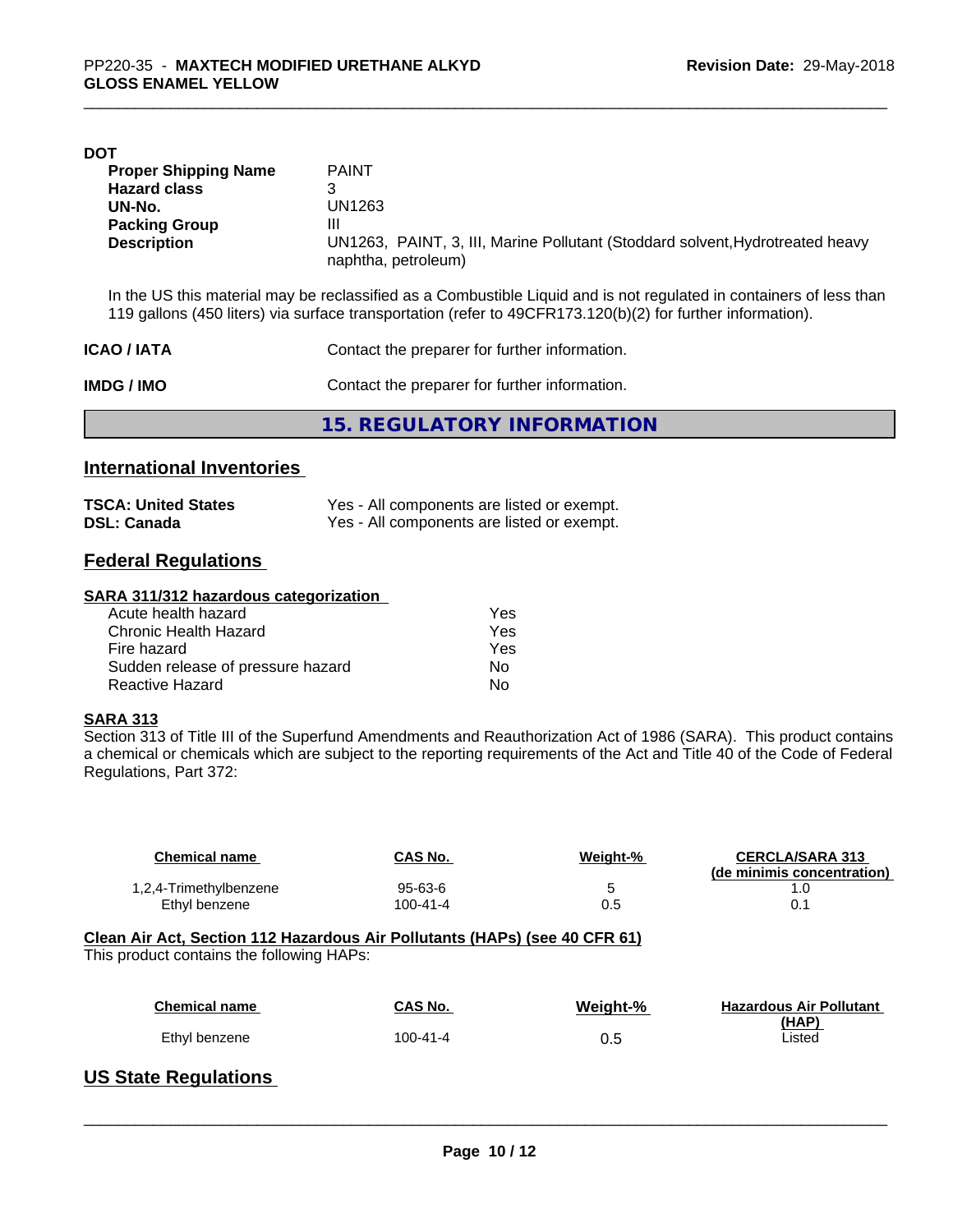# **California Proposition 65**

**AVIMARNING:** Cancer and Reproductive Harm– www.P65warnings.ca.gov

# **State Right-to-Know**

| <b>Chemical name</b>   | <b>Massachusetts</b> | New Jersey | Pennsylvania |
|------------------------|----------------------|------------|--------------|
| Stoddard solvent       |                      |            |              |
| Limestone              |                      |            |              |
| Titanium dioxide       |                      |            |              |
| Kaolin                 |                      |            |              |
| 1.2.4-Trimethylbenzene |                      |            |              |

#### **Legend**

X - Listed

# **16. OTHER INFORMATION**

**HMIS** - **Health:** 1\* **Flammability:** 2 **Reactivity:** 0 **PPE:** -

## **HMIS Legend**

- 0 Minimal Hazard
- 1 Slight Hazard
- 2 Moderate Hazard
- 3 Serious Hazard
- 4 Severe Hazard
- \* Chronic Hazard

X - Consult your supervisor or S.O.P. for "Special" handling instructions.

*Note: The PPE rating has intentionally been left blank. Choose appropriate PPE that will protect employees from the hazards the material will present under the actual normal conditions of use.*

*Caution: HMISÒ ratings are based on a 0-4 rating scale, with 0 representing minimal hazards or risks, and 4 representing significant hazards or risks. Although HMISÒ ratings are not required on MSDSs under 29 CFR 1910.1200, the preparer, has chosen to provide them. HMISÒ ratings are to be used only in conjunction with a fully implemented HMISÒ program by workers who have received appropriate HMISÒ training. HMISÒ is a registered trade and service mark of the NPCA. HMISÒ materials may be purchased exclusively from J. J. Keller (800) 327-6868.*

 **WARNING!** If you scrape, sand, or remove old paint, you may release lead dust. LEAD IS TOXIC. EXPOSURE TO LEAD DUST CAN CAUSE SERIOUS ILLNESS, SUCH AS BRAIN DAMAGE, ESPECIALLY IN CHILDREN. PREGNANT WOMEN SHOULD ALSO AVOID EXPOSURE.Wear a NIOSH approved respirator to control lead exposure. Clean up carefully with a HEPA vacuum and a wet mop. Before you start, find out how to protect yourself and your family by contacting the National Lead Information Hotline at 1-800-424-LEAD or log on to www.epa.gov/lead.

| <b>Prepared By</b>    | <b>Product Stewardship Department</b><br>Benjamin Moore & Co.<br>101 Paragon Drive<br>Montvale, NJ 07645<br>800-225-5554 |
|-----------------------|--------------------------------------------------------------------------------------------------------------------------|
| <b>Revision Date:</b> | 29-May-2018                                                                                                              |